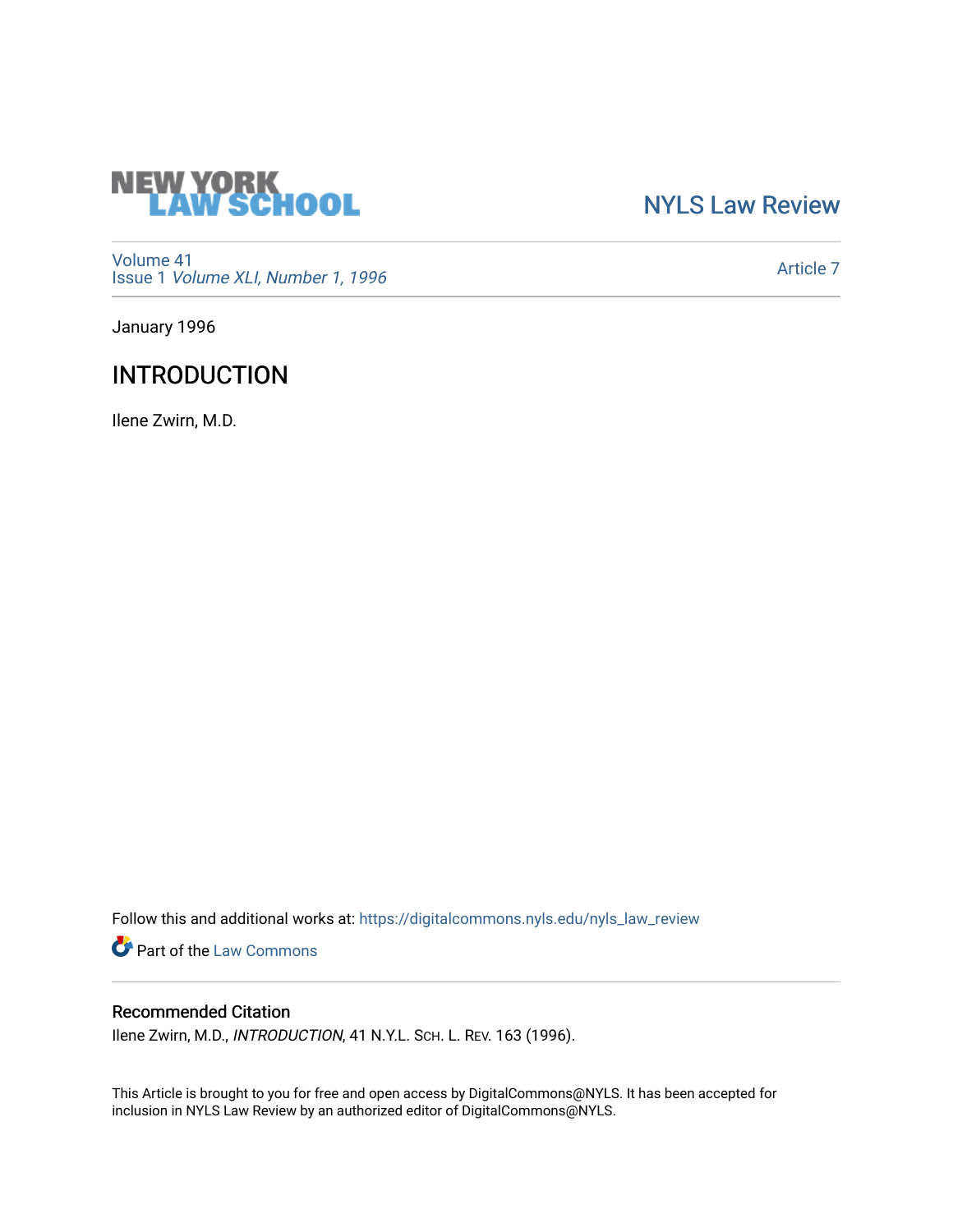#### PROFESSIONALISM, **MENTAL** DISABILITY, **AND** THE **DEATH** PENALTY

### INTRODUCTION

### ILENE ZWIRN, M.D.\*

There are several questions that inevitably arise and persist when legislation for capital punishment is considered philosophically. The most basic and pervasive of these is whether it is morally acceptable as punishment. Once legislated, questions surrounding its administration are certain to arise. If it is acceptable punishment for certain crimes, in which situations is it specifically unacceptable: To whom and for what reasons should the death penalty not apply?

When a defendant in a capital case has a mental illness, several specific questions become relevant during adjudication: Did symptoms of a mental illness interfere with responsibility for the crime? (Does the insanity defense apply?) Did mental illness serve to mitigate responsibility (and, therefore, punishment) for a capital crime? Does mental illness interfere with competency to be executed for a capital crime? States ask and answer these questions using varying criteria that depend upon statute and case law. However, when the issue of mental illness is raised, psychiatric expertise is usually sought.<sup>1</sup> Because the death penalty in and of itself is controversial, psychiatrist participation in the proceedings is complicated.

New York prepared for the reintroduction of capital punishment in early 1995,<sup>2</sup> coinciding with the early planning phase of the annual

**\*** Assistant Clinical Professor of Psychiatry, Columbia University, College of Physicians and Surgeons; Partner, New York Forensic Psychiatric Associates, LLP. The author wishes to thank Professor Michael Perlin for his encouragement and guidance.

**1.** The idea that psychiatric expertise is usually sought in cases of suspected mental illness is raised in the three articles following this introduction.

2. New York's mandatory death sentence was declared unconstitutional almost twenty years ago. *See* People v. Davis, **371 N.E.2d** 456 (N.Y. **1977).** From then, until the current statute was enacted, the death sentence was not authorized in New York. On September **1, 1995,** New York redefined first degree murder and reinstated the death sentence as possible punishment for that crime. *See* Executive Memoranda of Mar. **7, 1995,** ch. **1, 1995** N.Y. Laws **2283** (memorandum from Governor George **E.** Pataki approving death penalty laws). New York's first degree murder statute is codified at section **125.27** of the penal law, and the procedure for determining sentence upon conviction of first degree murder is set forth in section 400.27 of New York's criminal procedure law. *See* N.Y. **PENAL LAW § 125.27** (McKinney **1987 &** Supp. **1996);** N.Y. **CRiM.** PROC. **LAW §** 400.27 (McKinney Supp. **1996).** Currently, under section 400.27 of the criminal procedure law, the available sentences for first degree murder are life imprisonment without parole and death. N.Y. **CRiM.** PROC. LAW **§** 400.27. *See*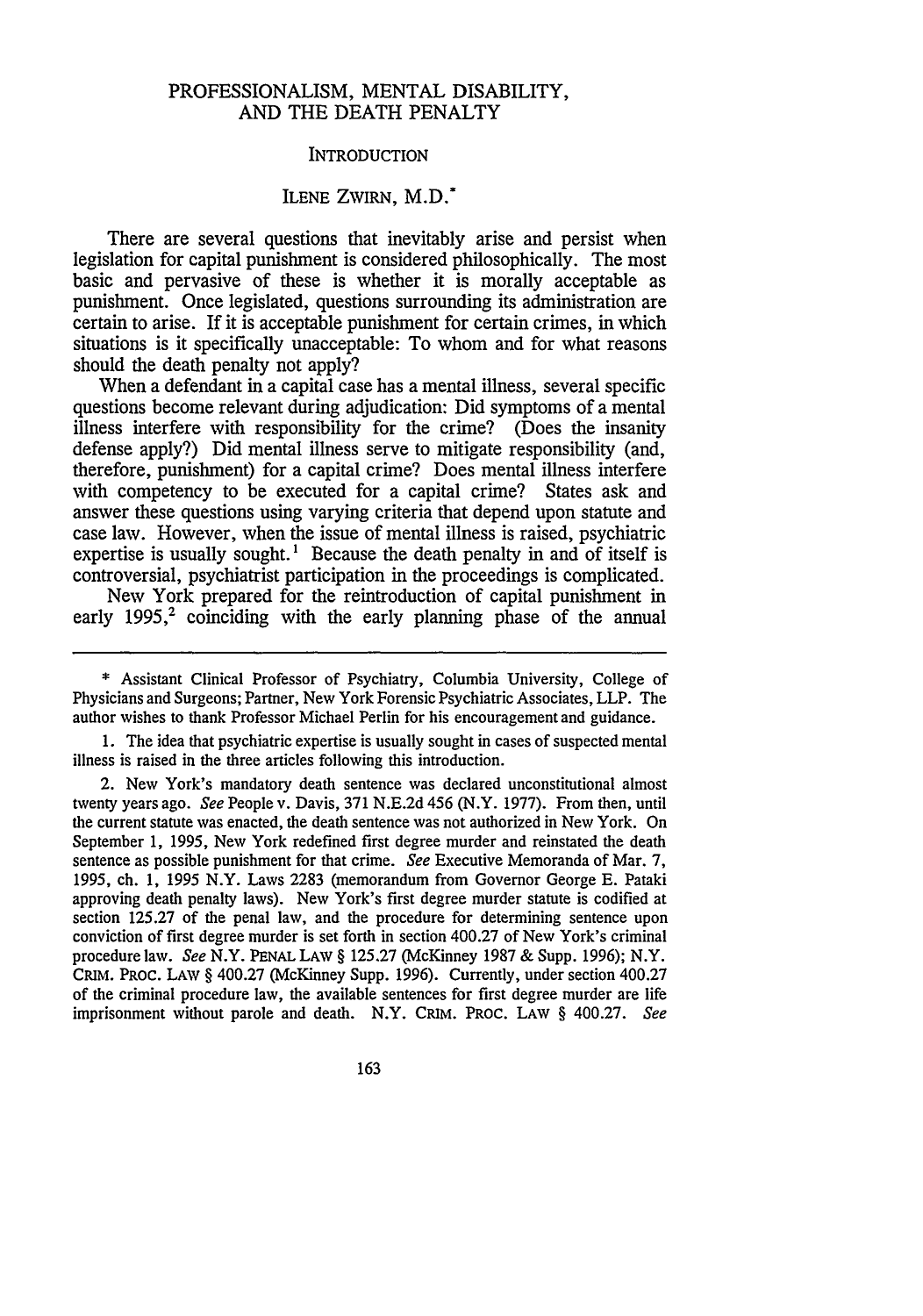meeting of the Tri-State Chapter of the American Academy of Psychiatry and the Law. This is typically an educational meeting that provides an opportunity for discussion of important issues facing forensic psychiatrists. The January 1996 meeting, entitled *Psychiatry and the Death Penalty: Dilemmas,* was co-sponsored by the Forensic Psychiatry Clinic of the First Judicial Department and took place at the Mount Sinai Medical Center in The three articles following this introduction are adaptations of papers presented at the meeting.

In introducing these articles, I will first provide a brief overview of each. One notable underlying issue is each author's criticism of colleagues for either substandard participation in the due process application of the death penalty, for lack of participation therein, or for their very decision to participate. In addition to criticism, each author either explicitly or implicitly suggests a remedy. I suggest that the origins of the criticisms are the authors' emotional responses to the death penalty. I will discuss the issue of objectivity in psychiatric legal evaluations of competency to be executed and analogize this to scholarship about the death penalty.

In *"The Executioner's Face is Always Well-Hidden* ": *The Role of Counsel and the Courts in Determining Who Dies,3* Professor Michael Perlin discusses the two variables that most significantly affect the outcome of potential death penalty cases: the (in)adequacy of counsel and the (mis)use of mental disability evidence. In his examination of the evolution of mental disability evidence in the courts with respect to death penalty proceedings, Professor Perlin comments on the courts' emotional response to cases raising mental disability as an issue. The potential paradox of the introduction of mitigating evidence is highlighted and supports the premise that bias against mentally disabled defendants permeates the legal process and drives decision-making.

In *The Psychiatrist as Evaluator: Conflicts and Conscience,4* Dr. Robert Phillips addresses the dilemma psychiatrists face when considering participation in capital cases where mental illness is an issue. He states that there is no ethical prohibition from participation at any phase. While Dr. Phillips underscores the heavy reliance on psychiatric testimony in guaranteeing due process in competency to be executed hearings, he

*generally* Michael Lurner & Nancy Tenney, *The Death Penalty in New York: An Historical Perspective,* 4 J.L. & POL'Y 81, 81 (1995).

**<sup>3.</sup>** Michael L. Perlin, *"The Executioner's Face Is Always Well-Hidden": The Role of Counsel and the Courts in Determining Who Dies, 41 N.Y.L. SCH. L. REV. 201* (1996).

<sup>4.</sup> Robert T.M. Phillips, M.D., *The Psychiatrist As Evaluator: Conflicts and Conscience,* 41 N.Y.L. **SCH.** L. REV. 189 (1996).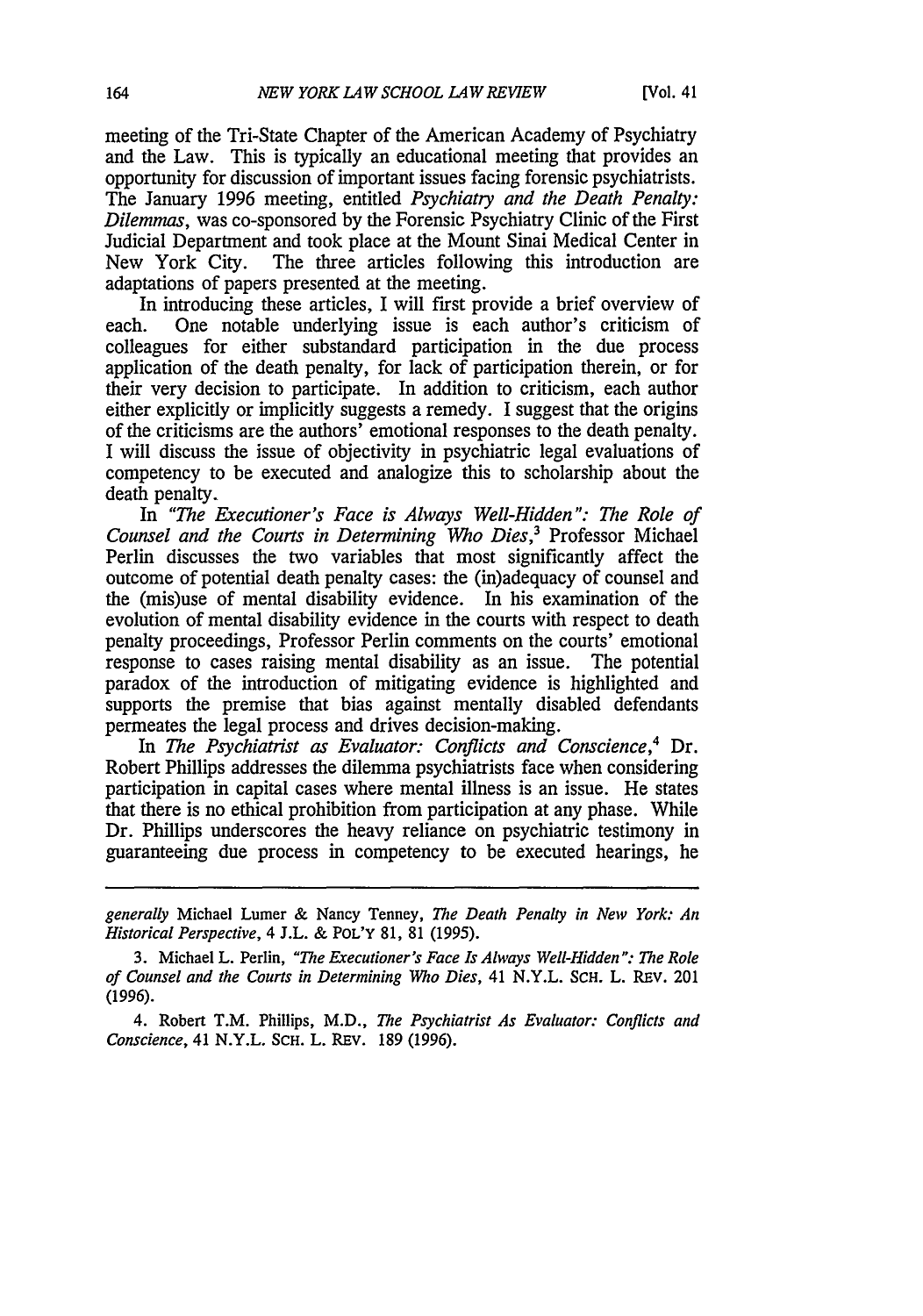suggests that because fact-finders determine the ultimate question the evaluator's role in the outcome is less powerful.

Drs. Abraham Halpern and Alfred Freedman trace the history (since 1980) of the positions held by organized medicine and psychiatry regarding physician participation in death penalty proceedings in *The Erosion of Ethics and Morality in Medicine: Physician Participation in Legal Executions in the United States.'* They state objections to the American Medical Association's 1995 Council on Ethical and Judicial Affairs (CEJA) report<sup>6</sup> because of a departure from previous prohibitions against physician participation.<sup>7</sup> Although the coauthors state clearly their objections to physician participation in evaluations of competency to be executed and to the restoration of competency (treatment), they do not directly address their opinions about physician participation in earlier (presentencing) phases of the proceedings.

While these articles approach the interface between psychiatric issues and the death penalty from different perspectives, each author is similarly critical of one or more aspect of the system to which he has been professionally devoted. Drs. Halpern and Freedman deconstruct the evolution of organized medicine's position and highlight contradictions and shortsightedness in policy-making. Dr. Phillips criticizes those psychiatrists who would abstain from participation as if they would disregard the needs of mentally ill defendants. Professor Perlin reflects on the court's seemingly random decision-making, the inadequacy of assigned counsel, and the irrational responses of juries.

Although there are many possible reasons for criticizing one's colleagues, it seems likely that these criticisms are emotionally generated. One's reaction to the death penalty may inspire anger either because of a belief that it is administered unfairly or that it is morally wrong. What more productive way to express this than by bringing to the foreground faulty components of a flawed system while suggesting appropriate responses?

*7. See id.; Council Report: Physician Participation in Capital Punishment,* 270 JAMA 365 (1993) (referring to the American Medical Association's 1980 Council on Ethical and Judicial Affairs (CEJA) report, which prohibited physician participation in capital punishment).

<sup>5.</sup> Alfred M. Freedman, M.D., & Abraham L. Halpern, M.D., *The Erosion of Ethics and Morality in Medicine: Physician Participation in Legal Executions in the United States,* 41 N.Y.L. SCH. L. REv. 169 (1996).

<sup>6.</sup> Council on Ethical & Judicial Affairs, American Med. Ass'n, *Physician Participation in Capital Punishment: Evaluation of Prisoner Competence to Be Executed; Treatment to Restore Competence to Be Executed,* CEJA Report 6-A-95 (1995) (on file with the *New York Law School Law Review).*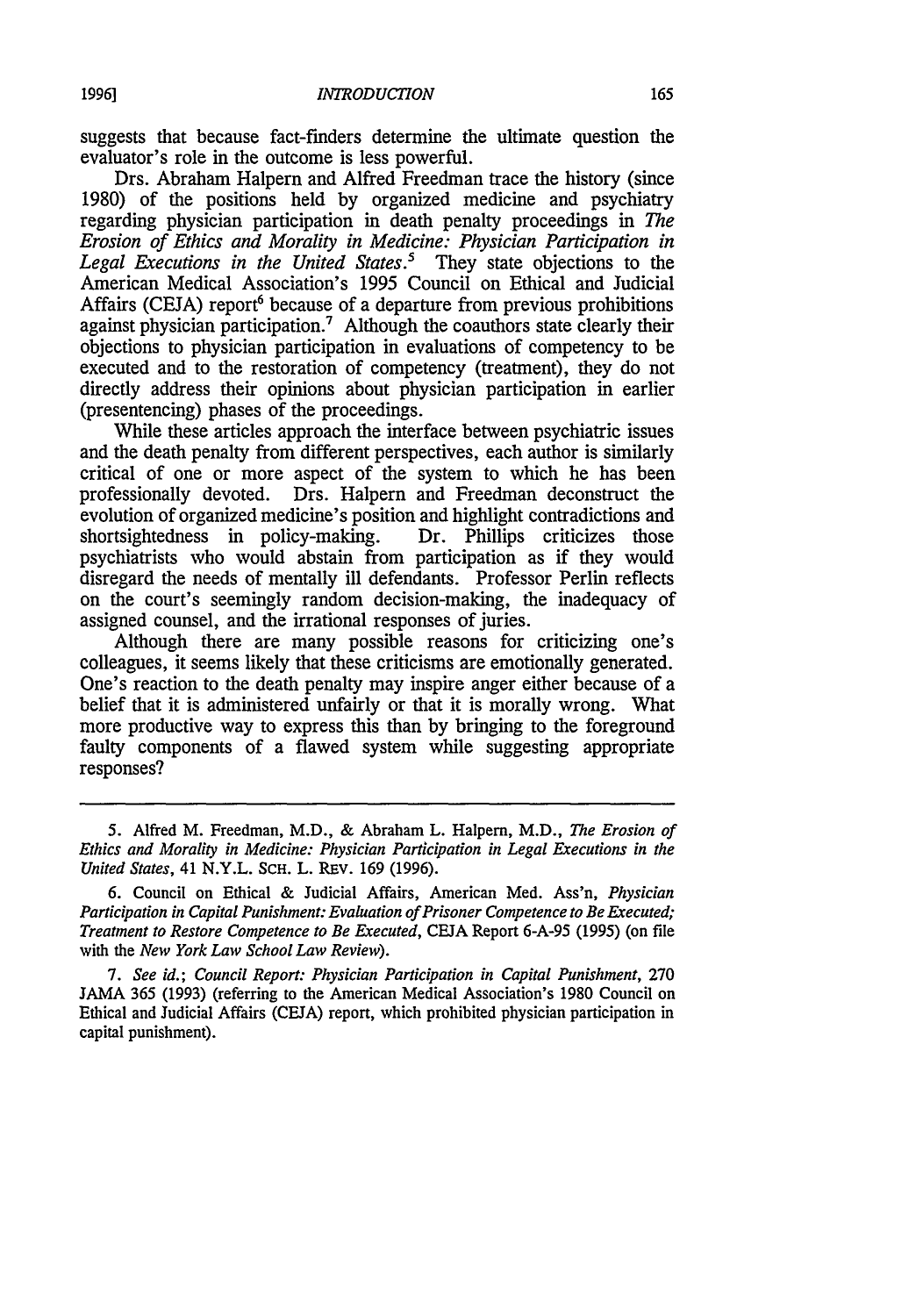In Dr. Phillips's article, his response is that physicians should participate, when needed, in capital cases. He suggests that psychiatrists must participate for fear of impeding due process. He assumes that the assistance of mental health experts will help fact-finders to better understand mental disability evidence. Drs. Halpern and Freedman implore individual physicians to abstain and urge organized medicine to return to earlier ethical standards when morality was uneroded.

Professor Perlin warns emphatically that the help of mental health experts in court may not be sufficient to overcome the deep systemic bias that is "sanism." $8$  Educating others as to the use of the principles of "therapeutic jurisprudence" (with the possibility of systemic change) is his response to a flawed system.<sup>9</sup>

I have suggested that these articles betray emotion. It seems important, therefore, to examine what we know about individual expression in other work involving the death penalty. In order to extrapolate from what has been studied about the performance of competency for execution evaluations to observations about scholarly work on the death penalty, I note the following facts. Both result in a professional work product that taps into thoughts about the death penalty and neither one *requires* emotional expression or statement of opinion.

Mary Ann Deitchman et al. found that individual attitudes "affect forensic examiners' decisions to participate in competency for execution evaluations."10 They found that "forensic examiners who oppose capital punishment are unlikely to participate in these evaluations."<sup>11</sup> They further suggested that self-selection factors operate and refer to previously stated concerns that examiner characteristics may bias outcome in competency for execution evaluations.<sup>12</sup>

12. *See id.*

*<sup>8.</sup> See* Perlin, *supra* note 3, at 225 (stating that "'sanism' is an irrational prejudice of the same quality and character as other irrational prejudices that causes, and is reflected in, prevailing social attitudes of racism, sexism, homophobia and ethnic bigotry").

*<sup>9.</sup> See id.* at 234 (stating that "[t]herapeutic jurisprudence studies the role of the law as a therapeutic agent, recognizing that substantive rules, legal procedures and lawyers' roles may have either therapeutic or antitherapeutic consequences, and questioning whether such rules, procedures and roles can or should be reshaped so as to enhance their therapeutic potential, while not subordinating due process principles"); *see also* Michael L. Perlin, *What Is Therapeutic Jurisprudence?, 10* N.Y.L. **SCH.** J. HUM. RTs. 623 (1993).

<sup>10.</sup> Mary Ann Deitchman et al., *Self-Selection Factors in the Participation of Mental Health Professionals in Competencyfor Execution Evaluations,* 15 LAw & HUM. BEHAV. 287, 299 (1991).

<sup>11.</sup> *Id.*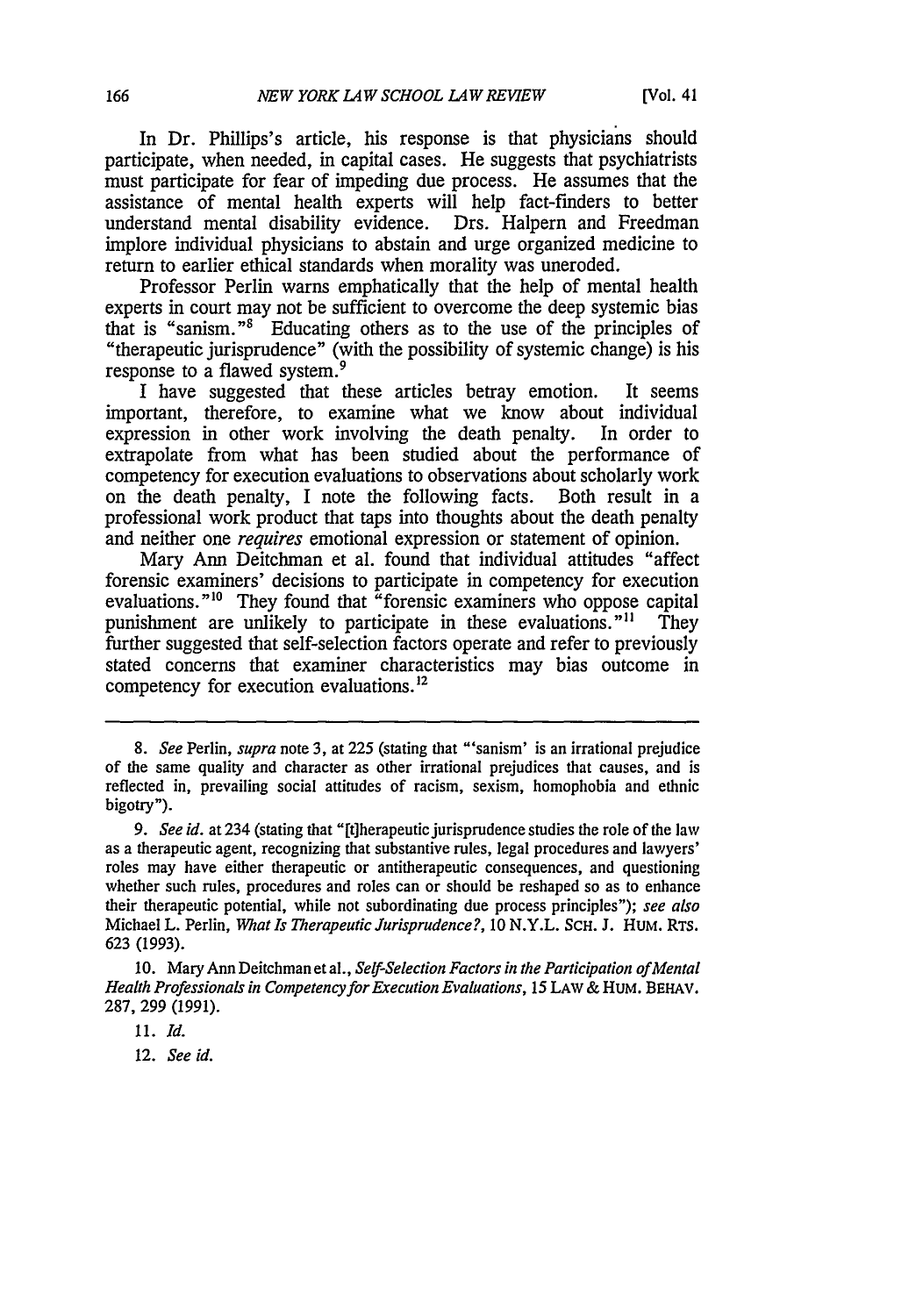One question posed to forensic examiners in Deitchman's study addressed ethical considerations related to participation in evaluations of competency. The responses showed a significant difference between those examiners willing to participate and those examiners unwilling to participate in the evaluations. Using a scale ranging from one Using a scale ranging from one (participation is in no way a violation of professional ethics) to seven (participation is a complete violation of professional ethics), the group means were significantly different: those unwilling to participate had a mean score of 4.2 and those willing to participate had a mean score of 1.8. Quite remarkable, however, was the reported *modal* responses for the two groups: one was the most common answer for those willing and seven for those unwilling, suggesting that examiners have strong beliefs regarding the ethics of their participation in these evaluations.<sup>14</sup>

In Professor Richard Bonnie's 1990 article, *Dilemmas in Administering the Death Penalty,5* cited by Drs. Halpern, Freedman, and Phillips, he suggests that participation is ethically permissible.<sup>16</sup> He states, however, that "[a] mental health professional who believes that clinical objectivity is not possible in this context should undoubtedly decline, *on ethical grounds*, to conduct these evaluations."<sup>17</sup> The ability of mental health professionals to be objective has been questioned previously<sup>18</sup> and Deitchman's study supports these doubts.

Professor Bonnie also comments on "the emotional burden that is carried by those who administer the process." $19$  I wonder whether an emotional burden such as this could be suppressed for the sake of objectivity. Are judges, lawyers, or evaluators able to transcend strong feelings when it is the nature of the work itself that stimulates such feelings?

One may also consider whether scholars are able to transcend emotion for the sake of objectivity. The emotions evoked when one considers participation in adjudication that may lead to execution are likely percolating when one writes about the issue. It is possible that self-

**17.** *Id.* at 77.

**18.** *See, e.g.,* Stanley L. Brodsky, *Professional Ethics and Professional Morality in the Assessment of Competence for Execution: A Response to Bonnie,* 14 **LAw &** HUM. **BEHAV. 91, 91-92 (1990).**

**19.** Bonnie, *supra* note 15, at 90.

**<sup>13.</sup>** *See id.* at **298.**

<sup>14.</sup> *See id.*

**<sup>15.</sup>** Richard **J.** Bonnie, *Dilemmas in Administering the Death Penalty: Conscientious Abstention, Professional Ethics, and the Needs of the Legal System,* 14 LAw **&** HUM. **BEHAV. 67 (1990).**

<sup>16.</sup> *See id.* at 76.